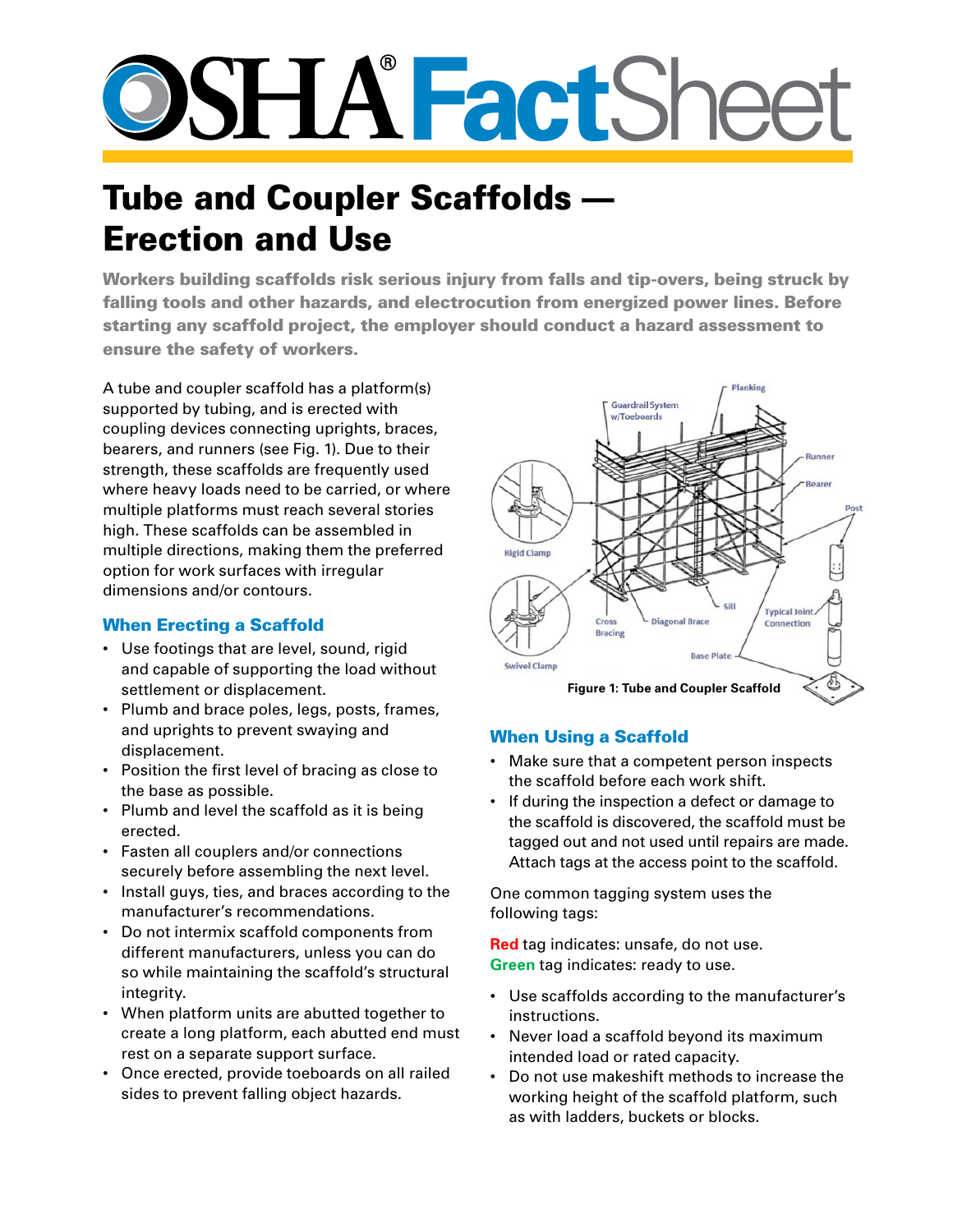- • Employees must not work on platforms covered with snow, ice, or other slippery material.
- The employer must provide suitable access to and between scaffolds, such as portable ladders, hook-on ladders, attachable ladders and stairway-type ladders.

#### When Dismantling a Scaffold

Check to ensure that the scaffold has not been structurally altered in a way which would make it unsafe. Before beginning dismantling procedures, reconstruct and/or stabilize the scaffold as necessary.

#### Training Workers

Only trained and authorized persons should be allowed to use a scaffold. This training must be provided by a qualified person who understands the hazards associated with the type of scaffold being used and who knows the procedures to control or minimize those hazards. Training must include how to safely:

- • Use the scaffold, handle materials on the scaffold and determine the maximum load limits when handling materials.
- Recognize and avoid scaffolding hazards such as electric shock, falls from heights, and being hit by falling objects.
- • Erect, maintain and disassemble fall and falling object protection systems.

Erectors and dismantlers of tube and coupler scaffolds are at particular risk because their work starts before ladders, guardrails and platforms are completely installed. These workers must also be trained to:

- Recognize scaffold hazards.
- Properly erect, move, operate, repair, inspect, maintain and disassemble the scaffold;
- Identify the maximum load-carrying capacity and intended use of the scaffold.

Employers should train workers on the following safety factors:

• The shape and structure of the building to be scaffolded.

- • Distinctive site conditions and any special features of the building structure in relation to the scaffold (i.e., overhead electric power lines or storage tanks). Also consider the proximity and condition of surrounding buildings.
- • Weather and environmental conditions.
- Fall protection requirements for workers using scaffolds, such as guardrail systems or personal fall arrest systems.
- The type and amount of scaffold equipment needed to access all areas to be worked on.
- Proper storage and transporting of scaffolding components, materials and equipment.
- • How to access the scaffold, (i.e., via ladders, stair rail systems, etc.).

Workers building scaffolds risk serious injury from falls and tip-overs, being struck by falling tools and other hazards, and electrocution from energized power lines.

To avoid scaffold hazards, employers must:

- • Ensure that a competent person supervises and directs workers erecting, moving, dismantling, or altering a scaffold.
- • Provide a safe means of access for each worker erecting or dismantling the scaffold. As early as possible, install hook-on or attachable ladders.
- Ensure that workers do not climb diagonal braces to reach the scaffold platform.
- Provide fall protection for workers erecting or dismantling the scaffold.
- • Secure scaffolds to the structure during erection and dismantling.

For more information on scaffolding, see OSHA's Safety and Health Topics page at [www.osha.gov/](http://www.osha.gov/SLTC/scaffolding) [SLTC/scaffolding.](http://www.osha.gov/SLTC/scaffolding)

#### Contact OSHA

For more information, to report an emergency, fatality or catastrophe, to order publications, to file a confidential complaint, or to request OSHA's free on-site consultation service, contact your nearest OSHA office, visit [www.osha.gov](http://www.osha.gov), or call OSHA at 1-800-321-OSHA (6742), TTY 1-877-889-5627.